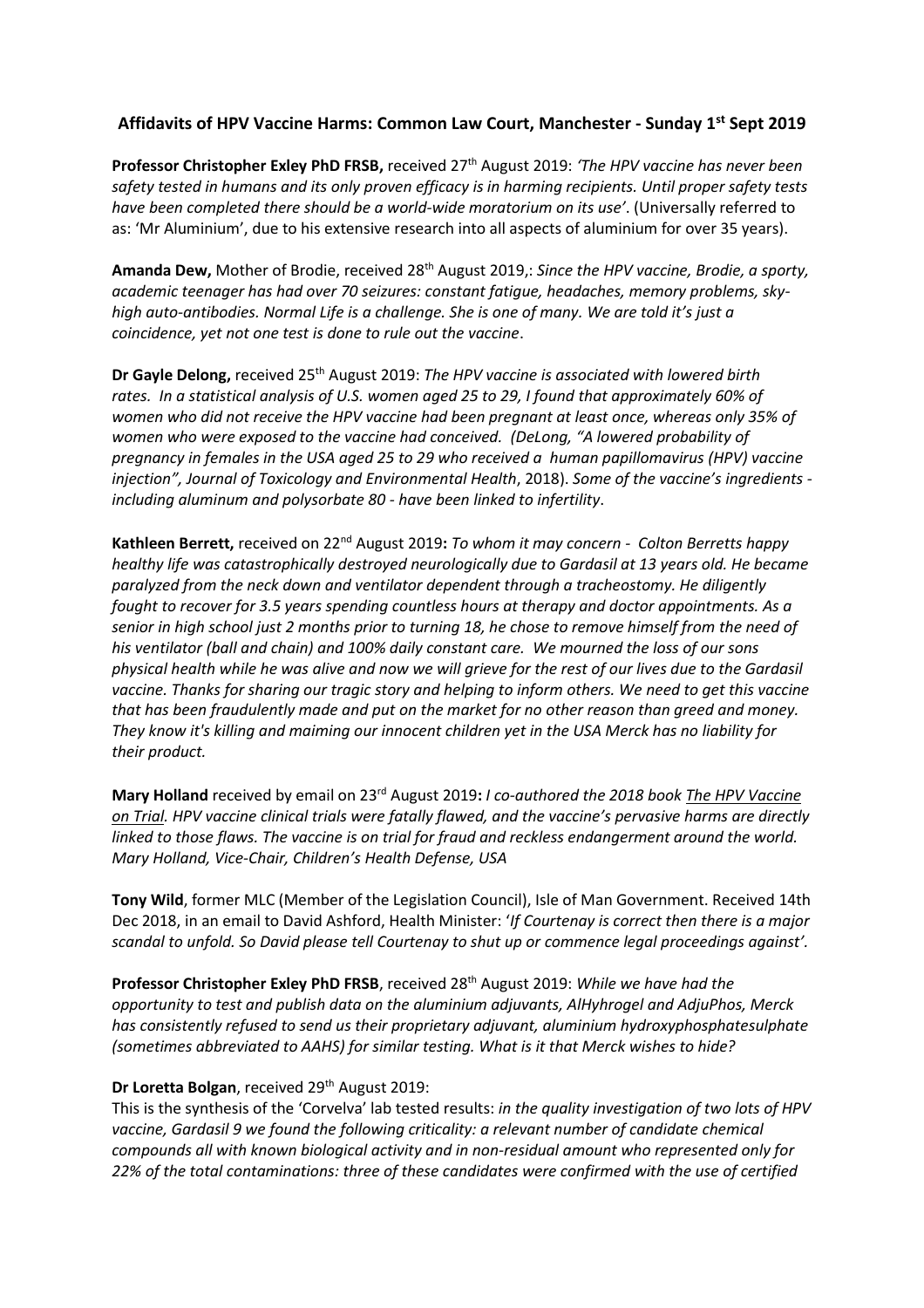*standard controls and with the interlaboratory analysis; in particular of great relevance is the compound APDB, an illegal amphetamine. We could identify only 7 out of 9 antigens, posing a doubt on the efficacy of this vaccine. Also, the antigens bound to aluminium form an insoluble precipitate with prion-like characteristics that are under investigation right now. We confirmed the contamination of L1 fragments of the papilloma virus strains as previously published from Prof. Sin Hang Lee, and also the contamination with adventitious viruses and human, and mouse, DNA*.

**Emily Tarsell,** LCPC, LCPAT (Maryland, US), *August 26, 2019. My statement regarding HPV vaccinations: My 20 year old daughter, Christina, had agreed to inoculations with the HPV vaccine Gardasil. She died 18 days after her third inoculation. We proved in court and the (US) government conceded that she died from Gardasil. We were deceived about the safety, efficacy and necessity for Gardasil, a vaccine she never even needed. Emily Tarsell, mother of Christina Tarsell.*

*1. In the US, a suspected injury or death from a vaccine is voluntarily reported by anyone to the Vaccine Adverse Event Reporting System. There can be and often are more than one report for each case. Many people do not know to report and medical professionals and manufacturers are supposed to report adverse events following vaccination but may not. I was advised by my doctor to report Chris's death following HPV vaccination with Gardasil. I also made a FOIA (freedom of information ) request for copies of all VAERS reports made regarding our case number. That is how I came to find out that Merck had filed a VAERS report stating that my daughter died from a viral infection. This was not true and at the time the autopsy report stated that cause of death was undetermined. So I challenged them by letter to tell me where they got their information. They claim the doctor reported this outcome to them. I contacted the doctor and the facility where Chris received her vaccinations and they gave me a letter in which they stated emphatically that neither the doctor nor anyone in their organization ever said that Chris died from a viral infection. Indeed at the time, cause of death was undetermined. So I wrote to Merck, sent a copy of the letter from the doctor's office and demanded that they take back the false statement they made regarding her death. They did not take back the statement but added an addendum stating something like "her mother says she did not die from a viral infection." They did not own up that they made an unsubstantiated causal statement that was erroneous and their addendum implied that a less authoritative source (mother) denied the death was due to viral infection. They never withdrew the false statement and the process for them to even add an addendum took over a year. By that time, on Merck's Worldwide Web to doctors regarding adverse events following Gardasil, Chris's death would have already been dismissed as being due to other causes. In fact, the CDC website dismissed all deaths as being due to other causes. Even now, after we won our case in the Court of Federal Claims, the FDA and CDC websites deny any deaths due to Gardasil and even say there are no serious problems following HPV vaccination.*

*2. Regarding a time line for a hearing in the Court of Federal Claims, it varies with each case. Some cases are thrown out quickly if there is insufficient evidence or confounding factors like getting other vaccinations concurrently with HPV vaccination or being on a medication. Such cases would not likely go forward. Then there has to be a reasonable temporal relationship between vaccination and the onset of the injury (which they judge in terms of perhaps a couple of months, not years). There is also a statute of limitations for filing a case. In the case of a death, it is two years after vaccination, and for injuries, it is three years from vaccination.*

*One also needs to have a logical progression of events that link the vaccination with the onset of the adverse outcome. And one has to have a medically plausible explanation as to how the vaccine could have caused the injury. This is the most difficult hurdle and involves experts. At one point, the government made an offer to settle but I would not settle. I wanted to prove that the vaccine caused Chris's death.*